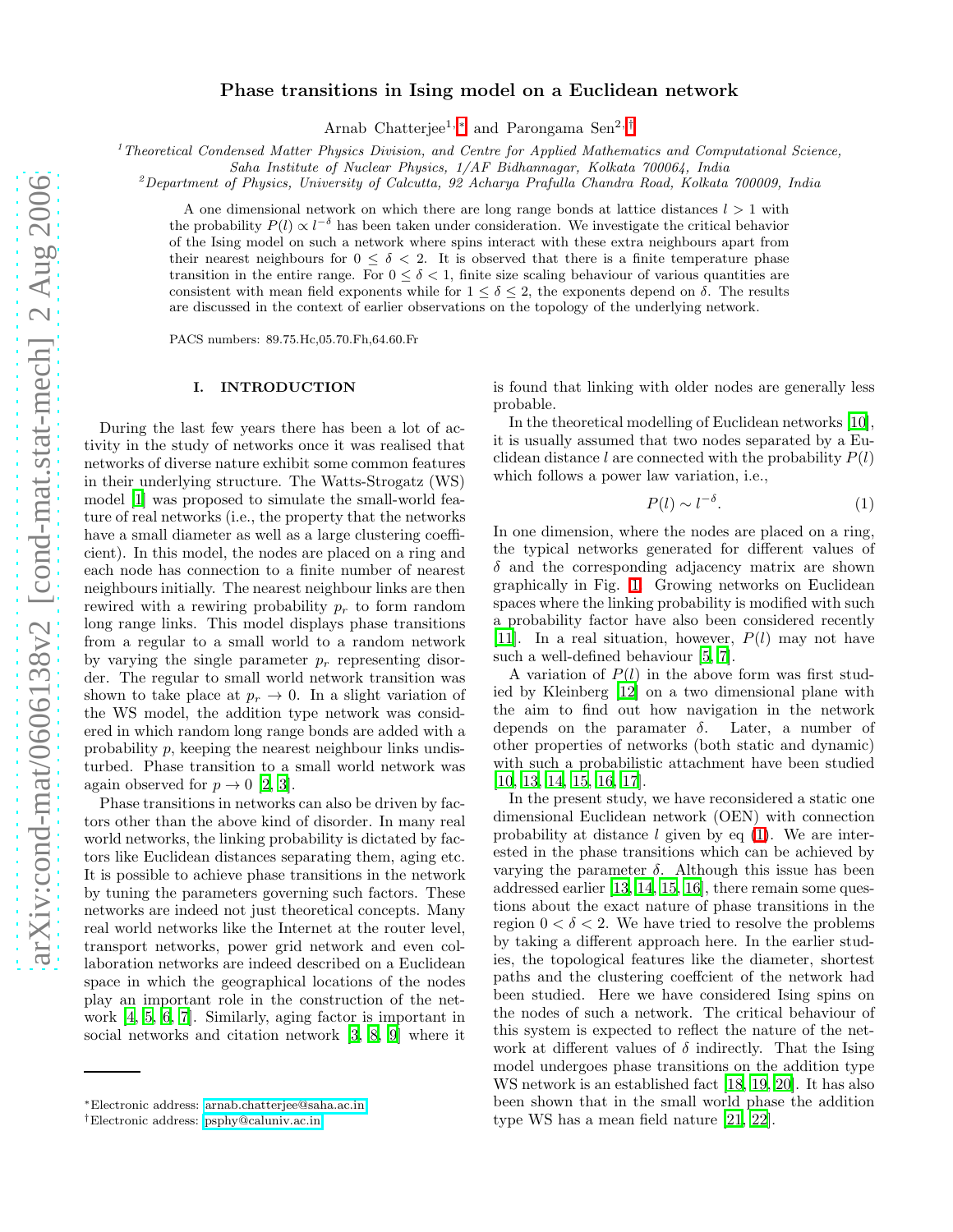In section [II,](#page-1-1) we have reviewed the available results of the Euclidean networks and also justified the necessity of the present investigations. In section [III,](#page-2-0) studies of Ising models on networks have been briefly reviewed. Our results of the study of the Ising model on a Euclidean network is given in section [IV.](#page-3-0) Finally, in section [V,](#page-5-0) summary and conclusions are given.

## II. NETWORK ON EUCLIDEAN SPACE

<span id="page-1-1"></span>The one dimensional Euclidean network (OEN), with the connection probability given by  $eq(1)$ , is equivalent to the addition type WS model at  $\delta = 0$  when addition of long range links can take place at any length scale. The choice of the number of long range neighbours in this OEN should be such that it allows a phase transition at  $\delta = 0$ . In the addition type WS model, this transition for a system of N nodes is achieved for  $p = 1/N$  (implying  $p \to 0$  in the thermodynamics limit). Connection probability  $p = 1/N$  implies a total number of N long range edges in the system or the existence of one long range bond per node on an average. Therefore in order to obtain a phase transition in the OEN, it is sufficient to keep N long range bonds. For large values of  $\delta$  the nodes in the network have short range connections only and therefore it behaves as a regular network [\[13,](#page-6-12) [14](#page-6-13), [15\]](#page-6-14). Thus there should exist at least one phase transition in this network.

In all, there could be four kinds of behaviour of this network: (a) Regular: when the network is like a short ranged one dimensional system (b) finite dimensional: when the network behaves as a system with effective dimensionality greater than one but still short ranged (c) Small world and (d) Random. A few studies in which these phase transitions have been investigated have not been able to give a concrete or unique answer. The network behaves as a regular network above  $\delta = 2$ ; this is obtained in all the earlier studies. The interesting region is  $0 \le \delta \le 2$  as here the network no longer behaves like a one-dimensional system. In [\[13\]](#page-6-12), the behaviour of the OEN was studied by releasing a random walker on the network. The results indicated that the walker has the same behaviour as on a small world network for all  $\delta < 2$ .

To detect whether a network has small world behaviour, one can calculate the shortest distances separating two nodes, take the average and analyse its behaviour with the system size. The largest of these shortest paths is called the diameter of the network. The average shortest path and diameter of a network are expected to have the same scaling behaviour. Sen and Chakrabarti [\[14](#page-6-13)] studied the diameters of the OEN while the shortest paths were calculated by Moukarzel and de Menezes [\[15](#page-6-14)] giving contradictory results. In [\[14](#page-6-13)], it was found that the diameter behaved as  $\ln N$  on chains of size N for all  $\delta$  < 2 and hence it was concluded that small world behaviour occurs for  $0 \le \delta \le 2$  while in [\[15\]](#page-6-14), it was argued that small world behaviour occurs only for  $\delta < 1$ . In the



<span id="page-1-0"></span>FIG. 1: Structures of the networks (left panel) and the corresponding adjacency diagrams (right panel) for  $\delta = 0, 1.0, 2.0$ (top to bottom) in the model for a system of size  $N = 100$ .

region  $1 < \delta < 2$ , according to [\[15](#page-6-14)], the shortest distances scale as  $N^{\theta}$  with the value of the shortest path exponent θ (0 < θ < 1/2) depending on δ. The system sizes considered in [\[15\]](#page-6-14) were much larger compared to those in [\[14](#page-6-13)] and the discrepancy of the results could be accounted for by this fact. It must also be mentioned here the above results are for  $pN = 1$ , results for other values of p have also been considered in these studies.

Random and small world phases can be distinguished by the clustering coefficient which remains finite in the latter. The estimate of the clustering coefficients of the present network [\[16\]](#page-6-15) showed that below  $\delta = 1$  it vanishes. This was considered to be a signature of the network being random for  $\delta < 1$  and based on the findings of [\[14\]](#page-6-13), it was concluded that the region  $0 \leq \delta < 2$  was equally divided into a random (for  $\delta < 1$ ) and a small world (for  $\delta > 1$ ) phase. But this is by no means foolproof as in this particular network the clustering coefficient is bound to be small close to  $\delta = 0$  as the number of nearest neighbour is small when  $\delta$  is small. (In the original WS model, the clustering coefficient remained high for finite values of  $p_r \neq 1$  only when the number of nearest neighbours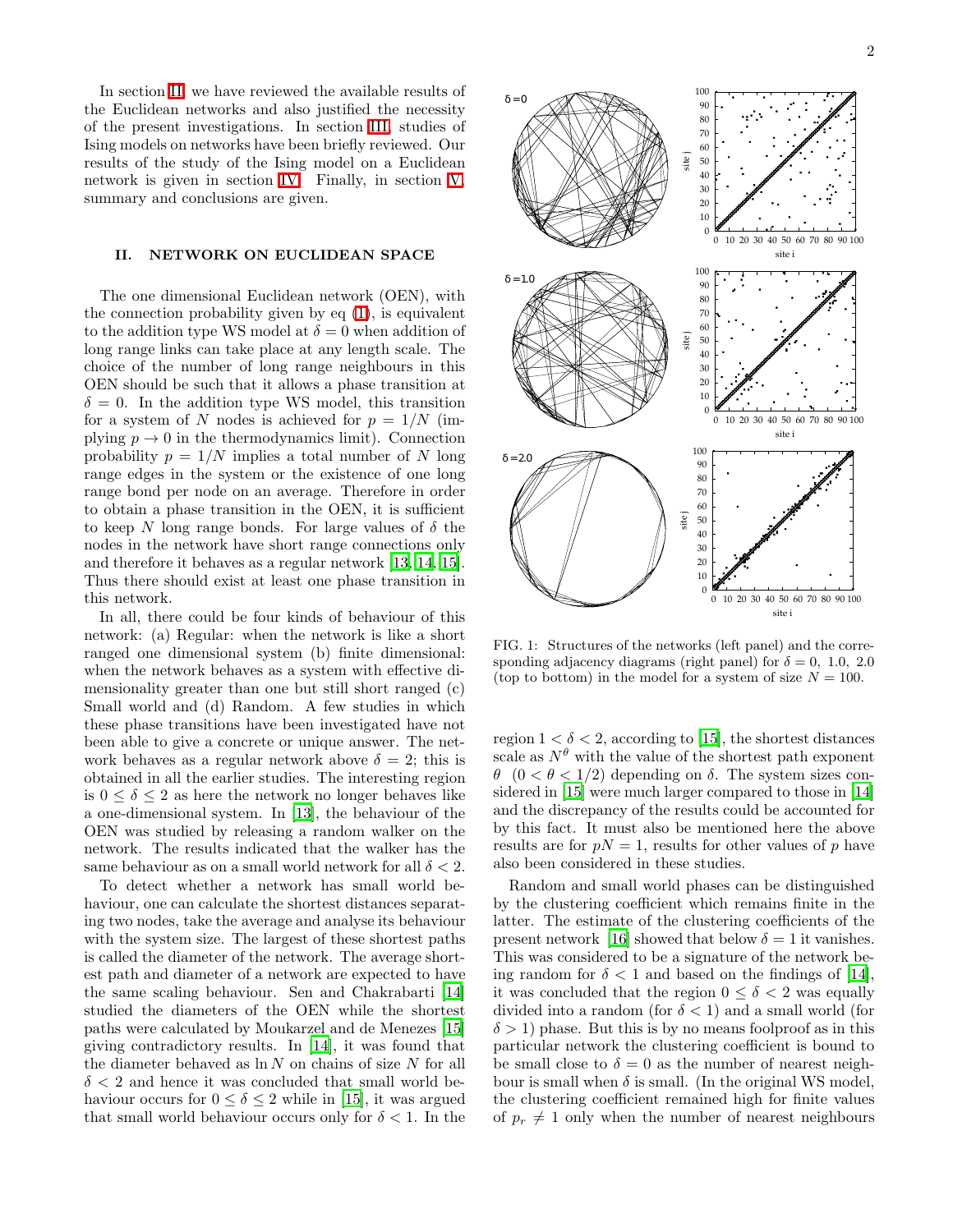

<span id="page-2-1"></span>FIG. 2: Behavior of shortest path S with system size N.

was at least four to begin with.) Thus it may not indicate a random to small world phase transition at  $\delta = 1$  as conjectured in [\[16\]](#page-6-15), it could, in principle, correspond to the small world to a finite dimensional network as found in [\[15\]](#page-6-14). That there could be two transitions, one at  $\delta = 1$ and the second at  $\delta = 2$  was also supported by simple scaling arguments for the average bond lengths [\[16\]](#page-6-15).

It has been mentioned in the beginning of this section that the the total number of random long range bonds per site has been kept equal to 1 on an average such that  $p = 1/N$ . This is also consistent with the fact that such a choice will keep the probability normalised. However, in an analytical approach there will be a problem at  $\delta = 1$ where such a normalisation is not possible. This issue has been discussed in [\[13\]](#page-6-12) and does not cause a problem in numerical calculations.

Navigation or searching on small world networks are known to give rise to shortest paths which do not behave as  $\ln(N)$  but rather have sublinear variations with N except for special points: this was first detected in [\[12](#page-6-11)] for two dimensional lattices and later confirmed for the WS model [\[23\]](#page-6-22). In the present one dimensional Euclidean model this was again demonstrated in [\[17\]](#page-6-16).

The more recent results [\[15](#page-6-14), [16\]](#page-6-15) indicate that there is indeed a phase transition at  $\delta = 1$  and that the network behaves as a small world only for  $\delta < 1$ . In the present work we want to confirm this using a completely different approach. If the network's behaviour is that of a small world it should be reflected in the critical exponents of the Ising model which would assume mean field values. On the other hand, if it behaves like a finite dimensional system with effective dimension greater than one, a phase transition will be observed with critical exponents assuming values different from the mean field ones (note that the lower critical dimension of the Ising model is 1).

Another interesting point which can be studied by considering the Ising model on this network is the relation between the shortest path exponent  $\theta$  and the effective dimension of the network for  $1 < \delta < 2$ . If one interprets

 $\theta$  as the inverse of some effective dimension,  $d_{\text{eff}}$ , then, according to [\[15\]](#page-6-14), for some values of  $\delta > 1$ ,  $d_{\text{eff}}$  is actually greater than 4. In fact we have used the burning algorithm [\[24](#page-6-23)] to find out independently the shortest paths between  $all$  pairs of nodes in network of size  $N$  and found out that indeed  $\theta$  has values below 0.25 upto  $\delta \simeq 1.2$  (Fig. [2\)](#page-2-1). Our estimates of  $\theta$  are slighlty larger than those obtained in [\[15\]](#page-6-14), which may be due to the smaller system size considered, but still we find  $\theta$  < 0.25 over a considerable range of values of  $\delta > 1$ . The question that naturally arises is whether the Ising model shows mean field behaviour here as the effective dimension is higher than the upper critical dimension, i.e., does it have a mean field behaviour even though the network is not a small world?

## III. ISING MODELS ON NETWORKS

<span id="page-2-0"></span>Ising models with long range neighbours have been considered in different contexts in many earlier studies. It is well known that the short ranged Ising model on a one dimensional lattice does not show any phase transition while interaction with all the neighbours gives rise to a mean field like phase transition. The occurrence of the random long ranged bonds, also enables a phase transition [\[18](#page-6-17), [19](#page-6-18), [21](#page-6-20), [22](#page-6-21), [25,](#page-6-24) [26,](#page-6-25) [27\]](#page-6-26).

In a analytical study of the Ising model on a WS type network, it was assumed that there are two nearest neighbours and additional long range neighbours occur randomly with probability  $p = \rho/N$  [\[19\]](#page-6-18) where  $\rho$  is a parameter. Phase transition occurs here for  $\rho \geq 1$  implying that the addition of one long range bond to each node, (on an average) could enhance a phase transition. In the numerical studies also, the addition of one random long range neighbour per site enables a phase transition [\[25\]](#page-6-24). The fact that the Ising model on these networks show a phase transition even when the additional long range connections are finite in number (i.e.,  $O(N)$ ) compared to that of the the infinite range model (where there are  $O(N^2)$  number of bonds) is an evidence of the key role played by the randomness in these networks [\[26](#page-6-25)].

Another kind of long range Ising model has been considered in which the interactions decrease with the distance as a power law, i.e, the Hamiltonian is given by [\[28](#page-6-27)]

$$
H = -\Sigma_{ij} J_{ij} S_i S_j,\tag{2}
$$

where  $J_{ij} \sim \frac{1}{r_{ij}^L}$ ;  $r_{ij}$  is the distance separating the spins at site  $i$  and  $j$ . In the fully connected model, phase transitions occur at the values  $\mu = 3/2$  and  $\mu = 2$ ; for  $\mu < 3/2$ , the system is meanfield like while for  $3/2 < \mu < 2$  it is like a finite dimensional lattice and for  $\mu > 2$ , it behaves like a one dimensional system with no phase transition. On a small world network, the interactions exist randomly among neighbours, maintaining the form of  $J_{ij}$  as above. However, there is no phase transition displayed by this model [\[29\]](#page-6-28) except at  $\mu = 0$  where it coincides with the WS model.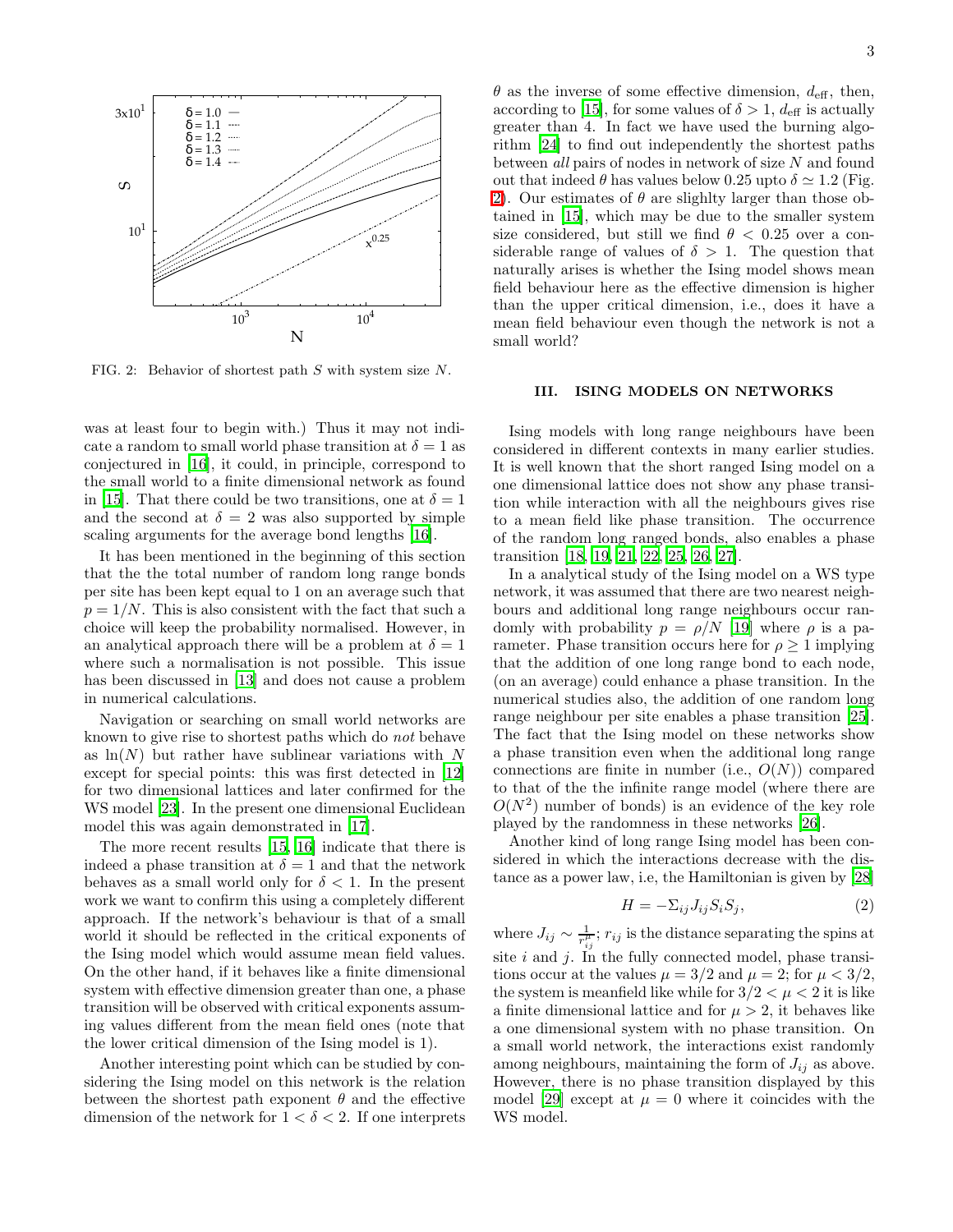As mentioned earlier, the critical behaviour of Ising model on a WS addition type network is mean field type. The intriguing feature is the validity of the finite size scaling analysis in the mean field regime. Moreover, it has been observed [\[25](#page-6-24)] that the data collapse in the finite size scaling analysis can be achieved when  $|T-T_c|$ , the deviation from the critical temperature is scaled by the factor  $N^{-1/\bar{\nu}}$  in the scaling argument with  $\bar{\nu}=2$ . Interpreting  $\bar{\nu}$  as  $\nu d$ , where  $\nu$  is the critical exponent for the correlation function and d the effective dimensionality of the system, this could imply that one has effectively a system with  $d = 4$  with the mean field value of  $\nu = 1/2$ . This effective dimension is identical to the upper critical dimension of the Ising model.

Phase transition of the Ising model has also been observed in scale-free networks [\[30,](#page-6-29) [31\]](#page-6-30) where the transition temperature diverges with the system size. Several other aspects of Ising models on networks have been considered recently, for example the self-averaging property of Ising model on networks[\[26\]](#page-6-25), quenching dynamics [\[32](#page-6-31)] etc., which are not directly related to the content of the present paper.

## IV. ISING MODEL ON EUCLIDEAN NETWORK

<span id="page-3-0"></span>We have considered an Ising model on a finite chain of length N with periodic boundary condition. The nodes are assigned position coordinates  $1, 2, \ldots, N$  along the chain. Each node is connected to its two nearest neighbours. In order to generate the long range bonds, two nodes are selected randomly. If  $l > 1$  is the distance separating them, they are connected with probability  $P(l)$ as given by eq  $(1)$ . The process is repeated  $N/2$  times generating N long range bonds (each bond is counted twice so that there are  $N$  long range bonds in the system). This ensures that there is one long range neighbour for each site on an average. As has been mentioned in the previous section, this is sufficient to achieve a phase transition. For each realisation of the network, the dynamical evolution from a uniform state (all spins up) was allowed following a Metropolis algorithm for different temperatures  $T$ .

We have computed the following quantities on this network after it reaches equilibrium:

- Magnetisation per spin  $m = \sum_i S_i/N$
- Binder cumulant  $U = 1 \frac{\langle m^4 \rangle}{3(\langle m^2 \rangle)^2}$ .
- Susceptibility per spin is calculated from the fluctuation of the order parameter:

$$
\chi = \frac{N}{K_B T} [\langle M^2 \rangle - \langle M \rangle^2]
$$

where  $M$  is the total magnetisation,  $T$  is the temperature and  $K_B$  the Boltzmann's constant.



<span id="page-3-1"></span>FIG. 3: Data collapse for different system sizes  $N =$ 100, 150, 200, 250 for U,  $\chi$ , M and c, for  $\delta = 0.6$  ( $\bar{\nu} = \nu d$ ).

• Specific heat per spin is calculated from the fluctuation of the energy of the system as

$$
c = \frac{N}{(K_B T)^2} [\langle E^2 \rangle - \langle E \rangle^2]
$$

where  $E$  is the energy of the system.

## A. Results

From the intersection of  $U$  for different  $N$  in the plot of U vs T we estimate  $T_c$  and a data collapse is obtained by plotting U vs  $(T - T_c)N^{1/\bar{\nu}}$ . With this value of  $\bar{\nu}$ , one can now estimate the exponents  $\beta$ ,  $\gamma$  and  $\alpha$ , the critical exponents for the order parameter m, susceptibity  $\chi$ and specific heat c respectively using finite size scaling. Figures [3](#page-3-1) and [4](#page-4-0) show the data collapse for these quantities for  $\delta = 0.6$  and  $\delta = 1.4$ . Similar results have been obtained for other values of  $\delta$ .

## Transition temperature

As expected we find a transition temperature  $T_c$  which decreases with  $\delta$  (Fig. [5\)](#page-4-1).  $T_c$  varies very slowly in the region  $0 < \delta < 0.5$  and much faster for higher values of δ.

#### Critical exponents

From the finite size scaling analysis, we obtain the critical exponents  $\bar{\nu}, \beta, \gamma$  and  $\alpha$  (Figs [6,](#page-4-2)[7\)](#page-4-3). We find that  $\bar{\nu}$  is equal to 2 for the entire range  $0 \leq \delta \leq 1$ . However, for  $\delta > 1$  we find that  $\bar{\nu}$  decreases and then rises again.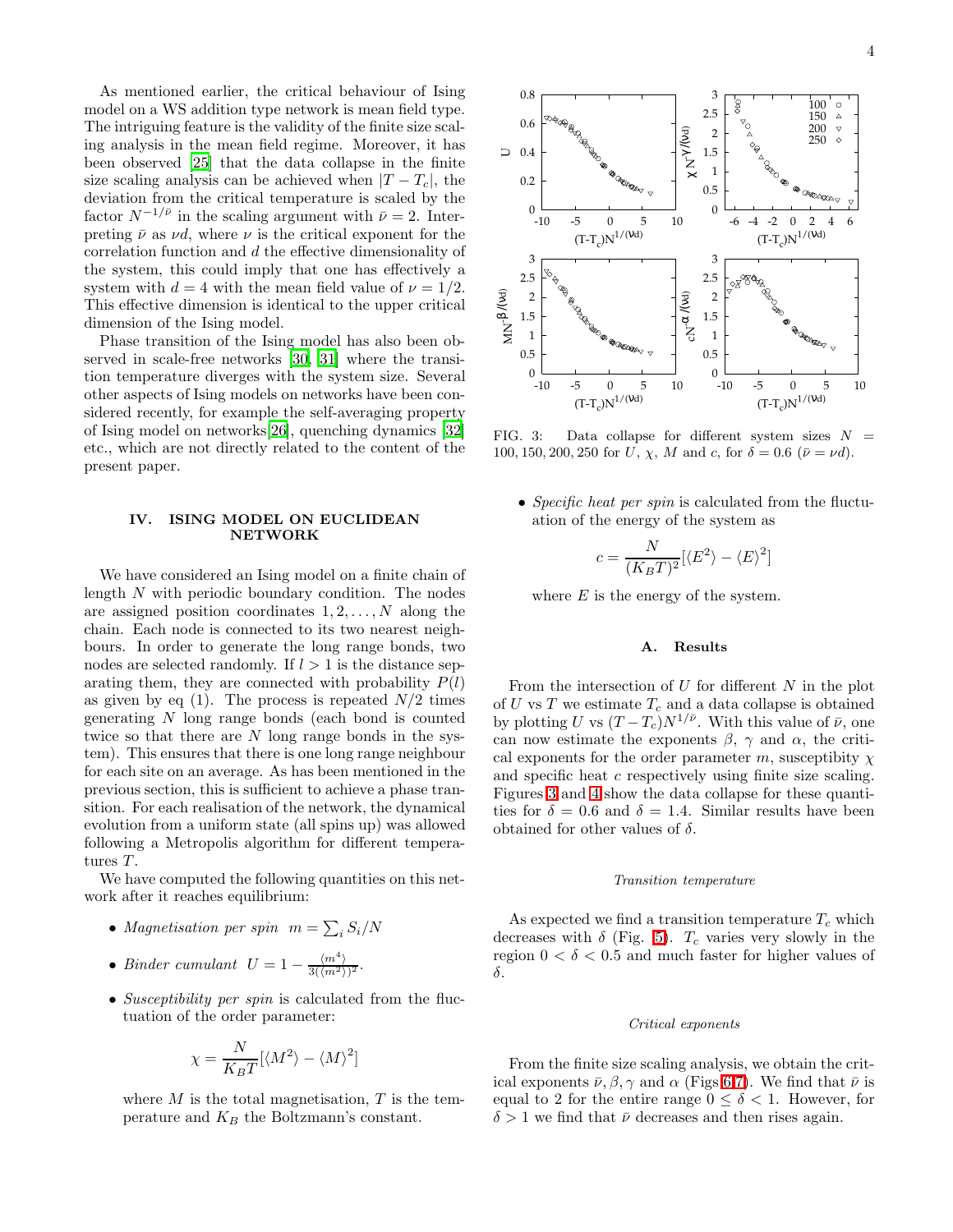

<span id="page-4-0"></span>FIG. 4: Data collapse for different system sizes  $N =$ 50, 100, 150, 200 for U,  $\chi$ , M and c, for  $\delta = 1.4$  ( $\bar{\nu} = \nu d$ ).



<span id="page-4-1"></span>FIG. 5: Variation of critical temperature  $T_c$  with  $\delta$ . Error in this and the next two figures are of the order of the size of the data points.

The magnetisation exponent  $\beta$  is equal to 0.5 for  $\delta < 1$ , while for  $\delta \geq 1$ , it decreases with  $\delta$ . The susceptibility exponent  $\gamma$  is close to 1 for  $\delta$  < 1 and increases with δ beyond  $\delta = 1$ . The specific heat exponent α remains constant at a value close to 0.1 for  $\delta$  < 1 and appears to deviate from this value as  $\delta$  is made larger than 1. It becomes small as  $\delta$  approaches 2.

The behaviour of all the quantities are consistent with the fact that for  $\delta < 1$ , there is a mean field behaviour of the Ising model (consistent with the available solution for the random long-range bond small world network [\[27\]](#page-6-26)) and for  $\delta > 1$ , its behaviour is like a finite dimensional lattice with effective dimension greater than one.

As has been argued for  $\delta = 0$ , here also one can interpret  $\bar{\nu}$  as  $\nu d$ , where d is the effective dimension, such that it satisfies  $\bar{\nu} = 2 - \alpha$ . Since below  $d = 4 \alpha$  is nonzero,  $\bar{\nu}$ decreases from 2 at  $\delta > 1$ . Theoretically, the behaviour of  $\alpha$  is non-monotonic as a function of dimensionality d as d varies from 4 to 1;  $\alpha$  is zero for both  $d = 4$  and  $d = 2$ 



<span id="page-4-2"></span>FIG. 6: Variation of  $\bar{\nu}$  and specific heat exponent  $\alpha$  with  $\delta$ .



<span id="page-4-3"></span>FIG. 7: Variation of magnetisation exponent  $\beta$  and susceptibility exponent  $\gamma$  with  $\delta.$ 

and this behaviour is reflected in the fact that  $\bar{\nu}$  again rises to 2 at around  $\delta = 1.8$ . However, our result for  $\alpha$ does not show this non-monotonic behaviour very accurately, the reason possibly being that the magnitude of  $\alpha$ is small  $(O(0.1))$  even when it is non-zero and is difficult to estimate accurately in a numerical study.

Mean field value for  $\gamma$  is 1.0 which comes out to be slightly lower in our estimate and also the value of  $\alpha$  is higher than the corresponding 0, but the scaling relation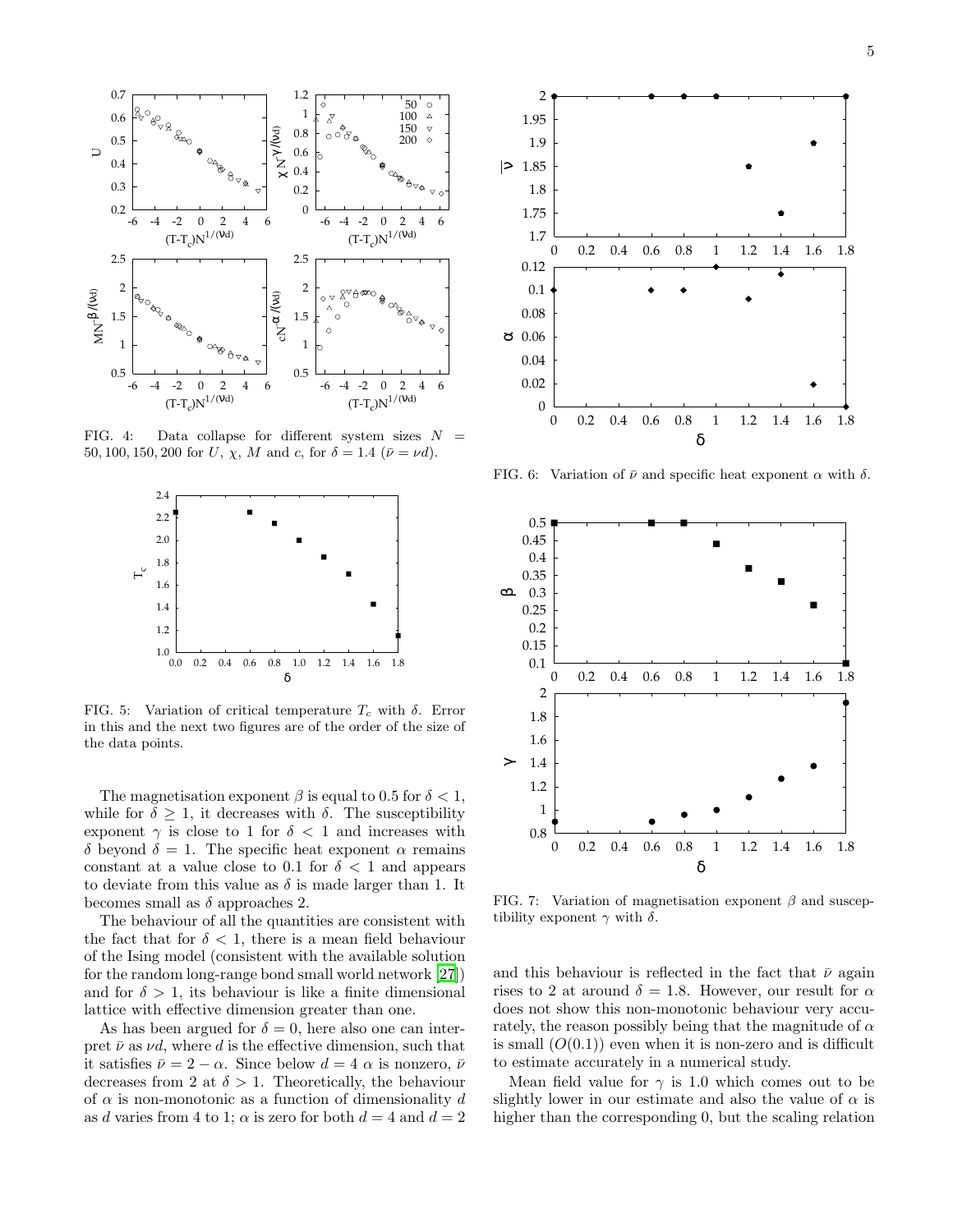$\alpha + 2\beta + \gamma = 2$  is obeyed with a high degree of accuracy. Although there are deviations of  $\alpha$  and  $\gamma$  from the mean field values, the fact remains that they show no variation over the region  $0 \leq \delta < 1$ , indicating that the critical behaviour for  $\delta < 1$  is identical to that for  $\delta = 0$ , which

#### B. Effective dimension

is known to be mean field like.

Our results confirm that the network behaves as a finite dimensional system in the region  $1 < \delta < 2$ . However, the finite size scaling analysis of various quantities in the Ising model does not allow the estimation of d and  $\nu$  independently. It may be expected that the behaviour of the average shortest path should give us some idea about the effective dimension. However, as we argue below, it is not possible. The estimate of the exact average shortest path is consistent with the mean field picture for  $\delta < 1$  as it shows a logarithmic increase with  $N$  (small world effect). As mentioned before, for  $\delta > 1$ , it has a power law increase  $N^{\theta}$  and we have a region where  $\theta < 0.25$ . So if one interpretes  $\theta$  as a inverse dimension, the dimensionality is greater than 4 here. Even then, the Ising model does not show mean field behaviour here. From this we conclude that although there is an effective dimension coming out from the topological behaviour of the network, it does not exactly act as the spatial dimension as far as physics of Ising model is concerned.

TABLE I: Table showing the effective dimension and comparative values of  $\nu d$  from  $\epsilon$  expansion (ee) and  $\bar{\nu}$  from finite size scaling (fss) analyses.

|               | $\delta \nu_{\rm eff} d_{\rm eff} \nu d$ (ee) $\bar{\nu}$ (fss) |      |
|---------------|-----------------------------------------------------------------|------|
|               | $1.2$ 0.56 3.34 1.85                                            | 1.85 |
| 1.4 0.59 2.90 | -1.72                                                           | 1.75 |
| 1.6 0.61 2.74 | - 1.66                                                          | 1.9  |
| 1.8 0.72 1.36 | -0.98                                                           | 2.0  |

We adopt a different approach to estimate  $\nu$  and d which works well for  $\delta$  close to 1. The behaviour of the critical exponents is fully consistent with the fact that the effective dimensionality d decreases as  $\delta$  is made larger than 1 (e.g., the value of  $\gamma$  increases while that of  $\beta$ decreases). In order to find out  $d$ , we use the epsilon expansions of  $\alpha$ ,  $\beta$  and  $\gamma$  to first order, each of which gives an independent estimate of  $\epsilon = 4 - d$ :

$$
\epsilon = 3(1 - 2\beta)
$$

$$
\epsilon = 6(\gamma - 1)
$$

$$
\epsilon = 6\alpha.
$$

Ideally, all three estimates should give similar value of  $\epsilon$ , but here we have used the expansions upto linear terms only and the estimates may not agree very well (especially for the estimate from  $\alpha$  and to some extent, that from  $\gamma$ ). It is not very convenient to use the expansions to higher degrees also. To take care of this fact, we take  $\langle \epsilon \rangle$ , the average of the above three estimates of  $\epsilon$ , and use it to find out the value of  $\nu$  from the equation

$$
\nu = \frac{1}{2} \left( 1 + \frac{\langle \epsilon \rangle}{6} \right). \tag{3}
$$

Thus an estimate of  $\nu d$  is obtained which can be compared to  $\bar{\nu}$  obtained from the finite size scaling. We see that when  $\delta - 1$  is small, the agreement is nice (Table 1). Naturally, when  $\delta$  is considerably away from 1, the effective dimensionality decreases and the epsilon expansions are not much useful here, particularly for  $\alpha$  and  $\gamma$ . This is reflected in the mismatch of the estimates from epsilon expansion and the finite size scaling analysis for  $\delta = 1.6$ and  $\delta = 1.8$ .

## V. SUMMARY AND CONCLUSIONS

<span id="page-5-0"></span>We have investigated the behaviour of the Ising model on a one dimensional network in which there are links to random long range neighbours existing with a probability which varies inversely with the distance along the original chain following eq [\(1\)](#page-0-2). The effective dimensionality of the network deviates from 1 continuously as  $\delta$  is made smaller than 2 and a finite temperature phase transition is observed. The transition temperature increases as  $\delta$  is made smaller and the critical exponents vary with  $\delta$  as the dimensionality changes. The results show that there is a mean field behaviour for  $\delta$  < 1 and a finite dimensional behaviour for  $1 < \delta < 2$ . In the mean field regime, the finite size scaling analysis works with an effective dimensionality four, the upper critical dimension of the Ising model. The present study confirms the conclusion made in [\[15\]](#page-6-14) that the small world behaviour of the underlaying network exists for  $\delta < 1$  only.

Our results also show that the effective dimensionality cannot be simply extracted from the behaviour of the shortest paths on this network although the latter shows a power law behaviour with the number of nodes. We have used an alternative method to estimate the effective dimensionality which works quite well for  $\delta$  close to 1.

The present study was conducted to address certain issues related to the topology of a network but the study of phase transition of Ising model on networks has its own inherent interest as the Ising model has got wide applications in many interdisciplinary areas. For example, the study and nature of phases in such models gives us important insight into social opinion dynamics [\[33\]](#page-6-32) in closely knit populations, where the networks look very similar to the models discussed here, and opinions being modelled as states of spin vectors at each site.

## Acknowledgments

Discussions with S. M. Bhattacharjee and B. K. Chakrabarti have been extremely helpful. PS ac-